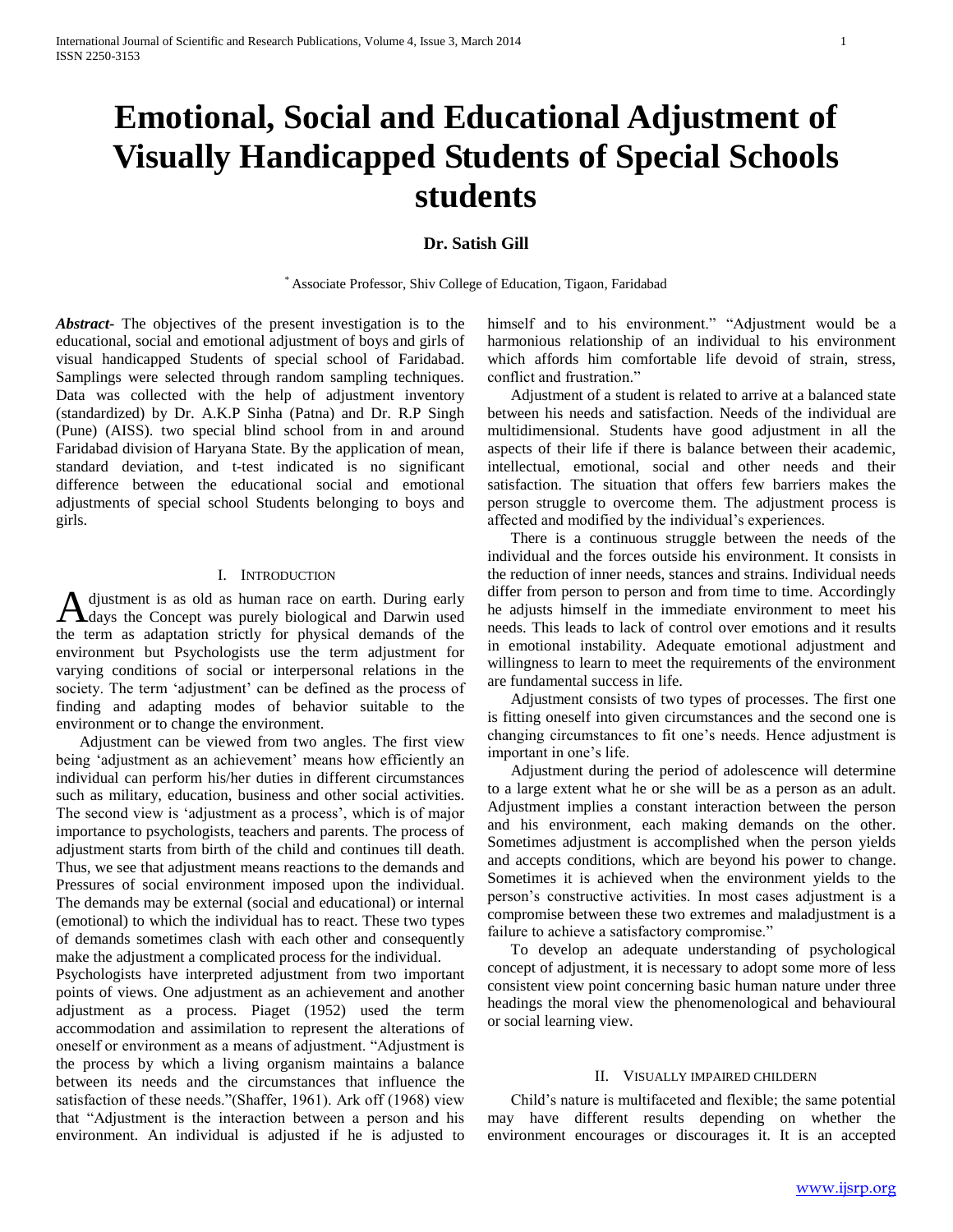notion that every child is like every other child and every child is unlike every other child. Each child has its own unique traits, which present it as a separate individual from others. Exceptional children too cannot be excluded from this.

 All exceptional children have been classified into four main categories, for practical purposes, in the field of education. They are (1) Physically handicapped(2) Mentally retarded (3) Educationally handicapped and (4) Socially handicapped (Bhargava 1994). Further Visually handicapped Impaired Children fall into the bracket of sensory disabled children who are physically handicapped.

 Educationally defined, the Visually Impaired Children are those whose visual loss Indicates that they should be educated chiefly through the use of Braille tactile and auditory materials. The partially seeing child is defined as one who has some remaining useful visual and some remaining useful visual materials as part of the educational programme. Education is the present day is a powerful force in bringing about development changes in the society. Similarly the role of education in physical, mental, social and emotional development of an individual is of paramount importance. Special education refers to the system of educational programmmes and services, which provide assistance to handicapped or disabled persons to develop their potential. The Special residential school concept is an accepted phenomenon all over the world even today. The issue of the residential schools at present as well as of the future could be justified through there is a baseless fear that the newly introduced concept of integrated education would replace residential type of education for the Visually Impaired Children.

 Integration refers to the inclusion of the Visually Impaired Children in the general educational process. Most Visually Impaired Children are educated in regular classes with part-time special service. Adjustment is a part and parcel of life and is often considered as a continuous process where in every moment the Visually Impaired Children are subjected to situations where they have to make an adjustment.

 A Visually Impaired Child who is capable of adopting itself to the existing situations and makes the best use of the opportunities available to it at school and with its peer group strives well in school settings such as classroom situation, peer circle/setting, and later in life. Friendship is the wrap and woof of the social fabric. It is defined as the set of certain characteristics. Each of these has boundary points that cannot be exceeded if the relationship has to be recognized as a genuine instance of friendship. It does not merely blind society together but provides essential emotional substance, buffering and individual against stress and preserving mental health.

 Therefore the success with which a school is able to work with students who have special needs depends a great deal on the attitude of the teachers, school environment and peer group. The challenge posed by the expansion of facilities for education and training of Visually Impaired Children is greater today than it was a few decades ago. It is a challenge not only to encourage but also to improve the personality development of the Visually Impaired Children so that when they leave the school they are able to take place in a highly competitive and complex society where inefficiency and poor training will not be condoned.

 Hence the present study was undertaken to know the peer adjustment pattern of the Visually handicapped Children attending special schools.

## III. NEED AND JUSTIFICATION OF THE STUDY

 Children need security and feeling of confidence that comes from teacher's side. Encouragement and motivation given by teachers help child in achieving higher goals and in shaping destiny. This study will enable teachers to know the response of handicapped students will regard to their involvement and with participation in their academic life. This study aims at sensitizing teachers with respect to Children's need and expectation. This would be further of great help to the teachers to understand how to monitor their special chidern's behaviour.

 On the above discussion investigator found that various studies conducted on adjustment in relation to academic achievement, socio-economic status, adolescent's problem and home adjustment of school students. The study will be contributed towards human development in our society of which students are the future. Sometimes Students have to face many changes physically, mentally and socially and they find it difficult to tackle these changes it is the moral duty of teachers that they understand the problems of these students and give them orientation accordingly. The emotionally, socially and educationally well-adjusted students are an asset to the society and may lead to the evolution of much sought after model The study may add to the knowledge of the teachers and social workers in improving the student's faith, confidence and emotions. therefore the investigators study the emotional, social and educational adjustment of special school students of Faridabad.

### **Objectives :**

- **1.** To study the educational adjustment of boys and girls of visual handicapped Students of Special School.
- **2.** To study the social adjustment of. Boys and girls of visual handicapped Students of Special School.
- **3.** To study the emotional adjustment of boys and girls of visual handicapped Students of Special School.

## **Hypothesis :**

- **1.** There is no significant difference between the Educational adjustments of boys and girls of visual handicapped Students of Special School.
- **2.** There is no significant difference between the Social adjustments of boys and girls of visual handicapped Students of Special School.
- **3.** There is no significant difference between the Emotional adjustments of boys and girls of visual handicapped Students of Special School.

## **Method:**

 The descriptive survey method is used in the present investigation..

### **Sample:**

 The sample of the study consisted of 100 Students (50 from boys area and 50 from girls area) studying in class VI to VIII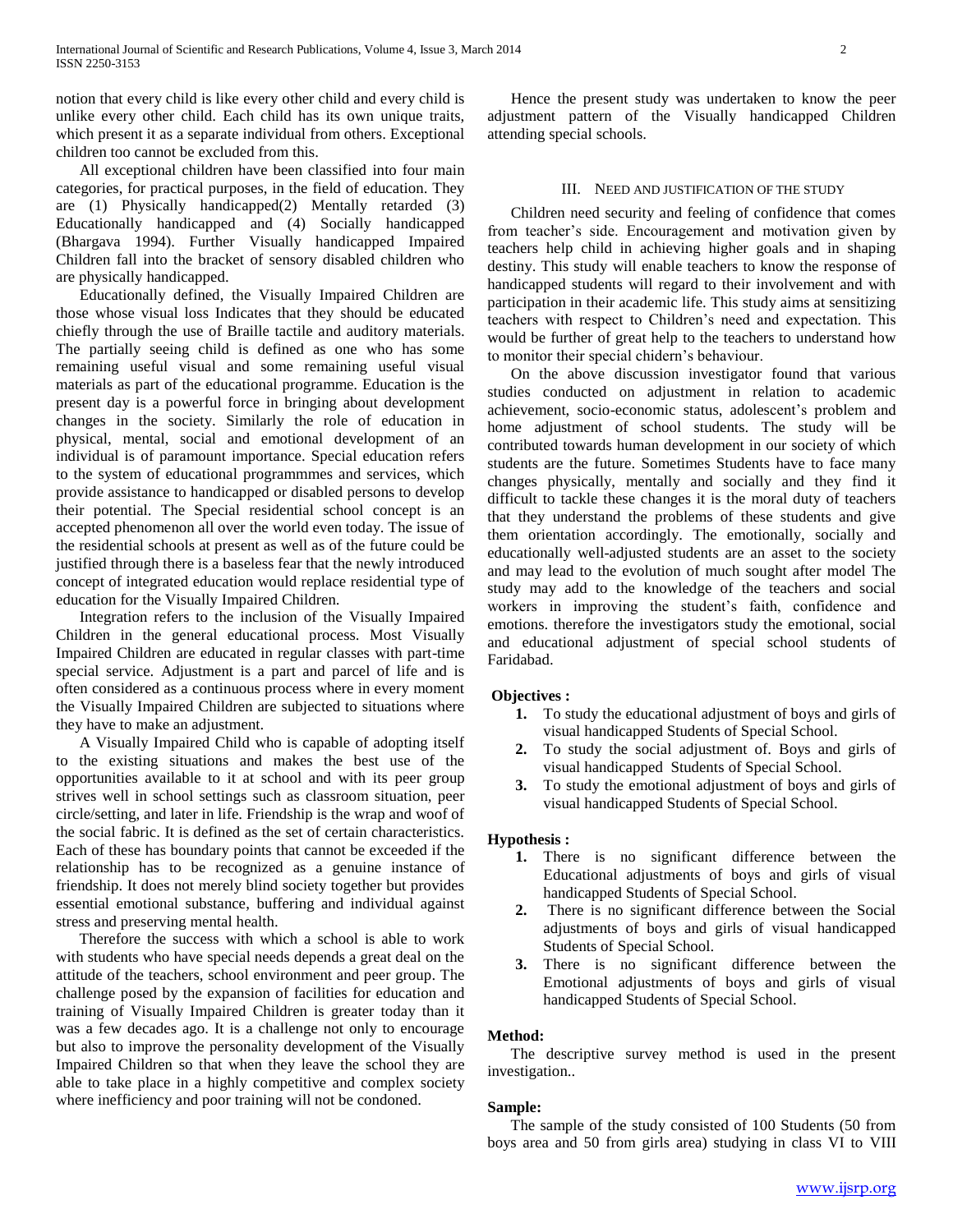They were selected randomly from two Special blind Institutes of Faridabad area affiliated to Haryana. Purposive sampling was used in this study.

## **Tool :**

 Adjustment inventory (standardized) by Dr. A.K.P Sinha (Patna) and Dr. R.P Singh (Pune) (AISS).`

# **Statistical Techniques:**

Mean, Standard Deviation and t-test .

## **TABLE – 1**

## **Mean, S.D. and the t-value of the scores of Educational Adjustment, Social Adjustment and Emotional Adjustment Emotional Adjustment of Special School students belonging to boys and girls :**

| Sr, No.               | Adjustment  | Variables   | N     | Mean | <b>SD</b> | $\cdot$ <sup>+</sup> |  |
|-----------------------|-------------|-------------|-------|------|-----------|----------------------|--|
|                       | Dimension   |             |       |      |           | Value                |  |
| 1.                    | Educational | <b>Boys</b> | 50    | 2.6  | 1.57      | 0.30                 |  |
|                       | Adjustment  |             |       |      |           |                      |  |
|                       |             | Girls       | 50    | 3.2  | 1.16      |                      |  |
|                       |             |             |       |      |           |                      |  |
| 2.                    | social      | <b>Boys</b> | 50    | 4.16 | 1.4       | 4.04                 |  |
|                       | Adjustment  |             |       |      |           |                      |  |
|                       |             | Girls       | 50    | 5.88 | 1.61      |                      |  |
|                       |             |             |       |      |           |                      |  |
| 3                     | Emotional   | <b>Boys</b> | 50    | 1.6  | 1.49      | 0.25                 |  |
|                       | Adjustment  |             |       |      |           |                      |  |
|                       |             | Girls       | 50    | 2.68 |           |                      |  |
|                       |             |             |       |      |           |                      |  |
|                       |             |             |       |      |           |                      |  |
| Level of Significance |             |             | Value |      |           |                      |  |

| Level of Significance                 | value. |
|---------------------------------------|--------|
| $+0.05$                               | 2.01   |
| t 0.01                                | 2.68   |
| Not significant at .01 and .05 level. |        |

 The table 1 represents the mean, Standard Deviation and Significance of difference in mean scores of respondents of educational adjustment of Special school students belonging to boys and girls The mean value of educational adjustment of Special school students belonging to boys is 2.6. The mean value of students belonging to girls is 1.16.Similarly the S.D. value of educational adjustment of Special. School students belonging to boys are 1.57. The S.D.value of Special. School students belonging to girls is 1.16 respectively. The t-value is 0.30. It is not significant at 0.01 & 0.05 level. So we can say the null hypothesis H01. There is no significant difference between the educational adjustments of special school students is accepted.

whereas the mean, Standard Deviation and Significance of difference in mean scores of respondents of social adjustment of Special. School students belonging to boys and girls. The mean value of social adjustment of Special school students belonging to boys is 4.16. The mean value of students belonging to girls is 5.88. Similarly the S.D. value of emotional adjustment of Special. School students belonging to boys are 1.4. The S.D. value of Special School student belonging to girls is 1.61 respectively. The t-value is 4.04. It is significant at 0.01 & 0.05 level. So we can say the null hypothesis H02. There is significant difference between the social adjustments of special school students is rejected

 While the mean, Standard Deviation and Significance of difference in mean scores of respondents of emotional adjustment of Special. School students belonging to boys and girls. The mean value of emotional adjustment of Special school students belonging to boy's is1.6. The mean value of students belonging to girl's is 2.68. Similarly the S.D. value of emotional adjustment of Special. School students' belonging to boys is 1.49. The S.D.value of Special School student belonging to girls is 1.32. respectively. The t-value is 0.25. It is not significant at 0.01 & 0.05 level. So we can say the Null Hypothesis H03. There is no significant difference between the emotional adjustments of special school students is accepted.

## IV. CONCLUSIONS

 From the above discussion and findings of the present investigation, come to the conclusion that the special school students get more adjustment.

From The Above Analysis Investigator Come To the Conclusion That:-

## **1.Educational Adjustment**

 There is no significant difference between educational adjustment of the special school students belonging to boys and girls thus the hypothesis no. 1 is accepted.

## **2.Social Adjustment**

 There is no significant difference between social adjustments of the Special. school sdents belonging to boys and girls. Thus the hypothesis no. 2 is rejected.

## **3. Emotional Adjustment**

 There is no significant difference between the emotional adjustments of special school Students belonging to boys and girls. Thus the hypothesis no. 3 is accepted.

## **Education implications:**

 On the basis of the following conclusions drawn in the present investigation

The following implications emerge:-

- 1. To educate visually impaired children are educated in regular classes with part-time special service.
- 2. To make the use of the devices and equipment that are helpful in increasing the visual access to printing material of other visionary objects for gaining desired information like magnifiers (hand-held, stand magnifier or spectacles magnifier) close circuit television and computers.
- 3. To make the visually impaired to learn number, concepts and making calculations especially in terms of counting, adding and subtracting etc. The help of a special mathematical aid name as "Cranmer abacus" may be taken.
- 4. To train the visually impaired children to make the use of speech plus talking calculator.
- 5. To make use of devices and equipment that may prove help to the visually impaired in their safe, smooth and efficient orientations and novelty with regard of the day to day living and work environment.